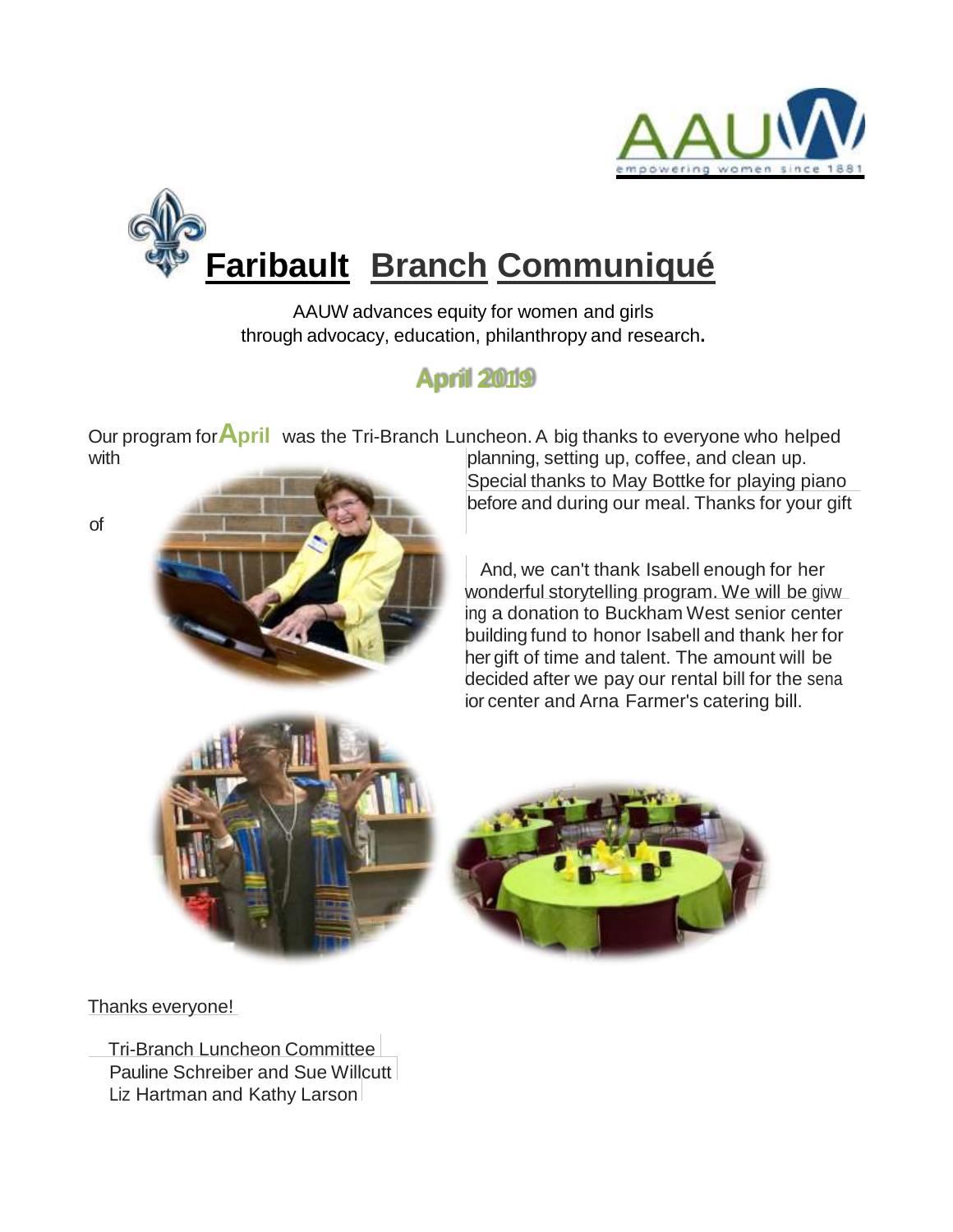# **Women In History Month**

Kathryn Speulda did a great job coordinating and editing the Women In History Month articles this year. We hope she will consider doing it again next year.

And, a big thanks to the writers: Kathy Kasten, Gloria Olson, Sue Willcutt and Pauline **Schreiber** 

#### **Convention**

The state convention is*April 26-27* in Grand Rapids. Attending and delegates are: Collen Rolling, our president; Rene Perrance, who has agreed to be secretary of the board for the next two-year term; Pauline Schreiber, who has agreed to be incoming president with the hope that someone might join her as co-president in her second year; and Mary Lillquist, past program co-chair. They will give a report on the convention at the May picnic.

# **Spring picnic**

The spring picnic will be *6 p.m Monday, May 20* at Cyndy Harrison's, 23825 Echo Ave., west of Faribault off Hwy. 60. Watch for details in the May newsletter.

\* \* \* \* \* \* \* \*

# AAUW Book Sale

*May 15 – 22 Faribault West Mall*

From Pat Rice:

Now's the time to sign up for shifts at the Book sale for sorting and selling our books! Harrah, we will have a crew from the prison moving them.

We lengthened the shifts but have fewer, so it should help us out.

We need everyone to help as this is our largest fund-raising event. Plus, it's fun. Bring your friends to help out.

#### From Kathy Kasten:

This year I have agreed to take charge of scheduling workers for the book sale. We will plan to begin sorting on *Friday, May 10* and end the clean up on *Wednesday, May 22*. That means there are 13 days of opportunity to be involved! And more than 120 slots to be filled!

You will recall last year we attempted to go high-tech (with less than stellar outcomes). This year we are going VERY low-tech, mostly because I do not have a working printer at the moment. So be prepared for paper and pencil!

<sup>I</sup> had the sign-up sheets at the luncheon last Saturday and now will take to email to get the rest of the scheduling finished.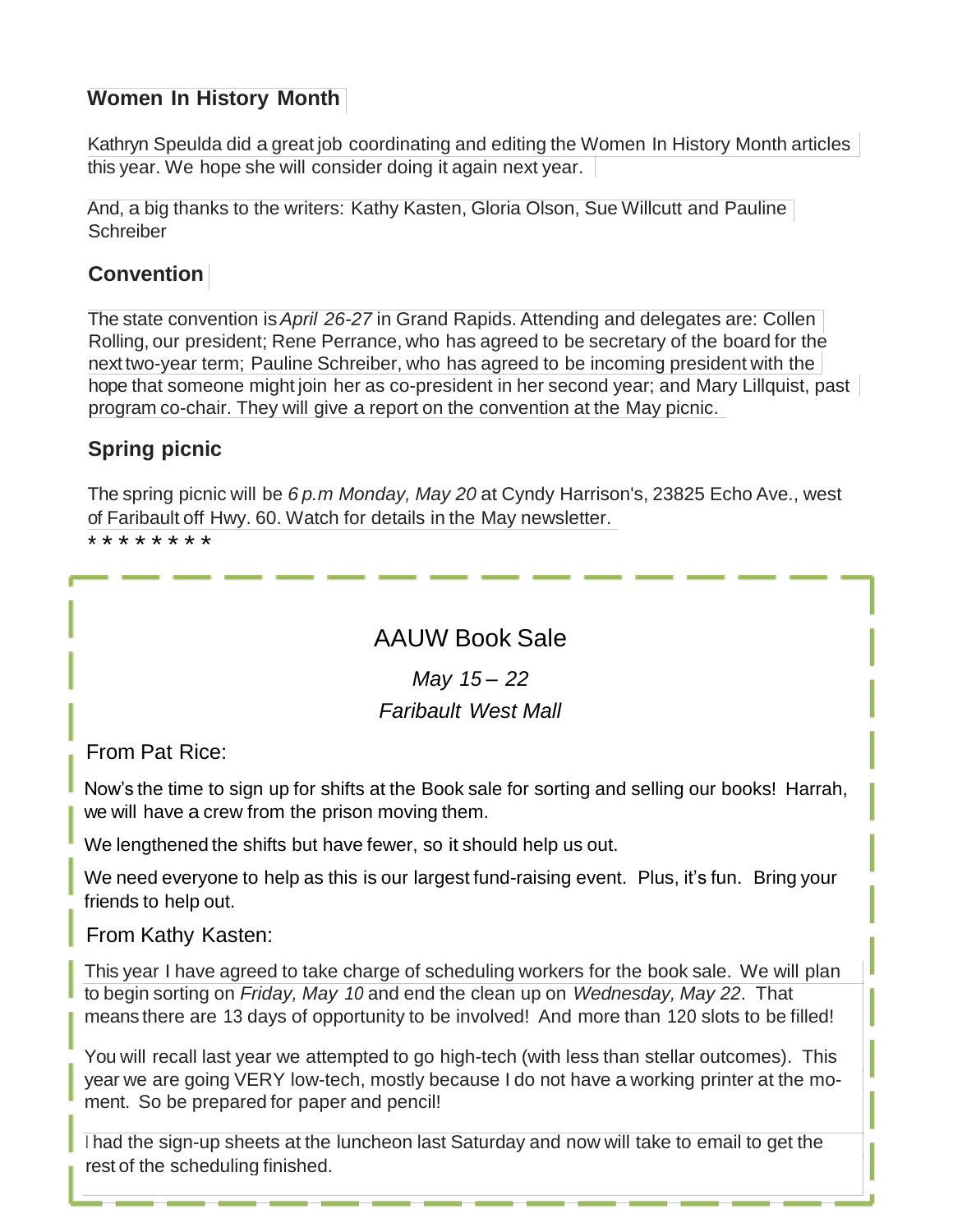

#### **Calendar of Events**

**Tuesday, April 16** Book Club 6:30 p.m. Barb Dubbels **Saturday, April 20** Coffee 10:30 a.m. **\***Crack of Dawn (notice change of place)

**Friday and Saturday April 26 &27** AAUW State Convention Grand Rapids

\* \* \* \* \* \* \* \* \* \*

#### **Membership Memos:**

Our FaribaultAAUW Branch members are looking for Spring even though we just had a SNOWY EVENT.

**You may consider a gift of a membership for a friend or a relative. For our regular members it only takes \$6.50 a month for a renewal membership =** \$**78.00. That's a real deal for promoting our mission for all women & girls! With Spring comes an opportunity to ask someone you know to join our energetic Faribault AAUW group of women. A new membership is only \$48.50!**

Remember our AAUW advances **equity for women and girls**, through advocacy, education, philanthropy and research.

\*Be sure to read the nationalAAUW Equal Pay Article after our Message and be sure to vote too.

For more membership information contact: Membership Co-Vice Presidents:

Kathy Larson (#332-2525)kathyhilgerslarson@gmail.com

Kathy Speulda((#507-838-0789)kspeulda@yahoo.com

# **Equal Pay Day Roundup**

Thank you to all the members who commemorated Equal Pay Day! We're proud of the AAUW community's work to raise awareness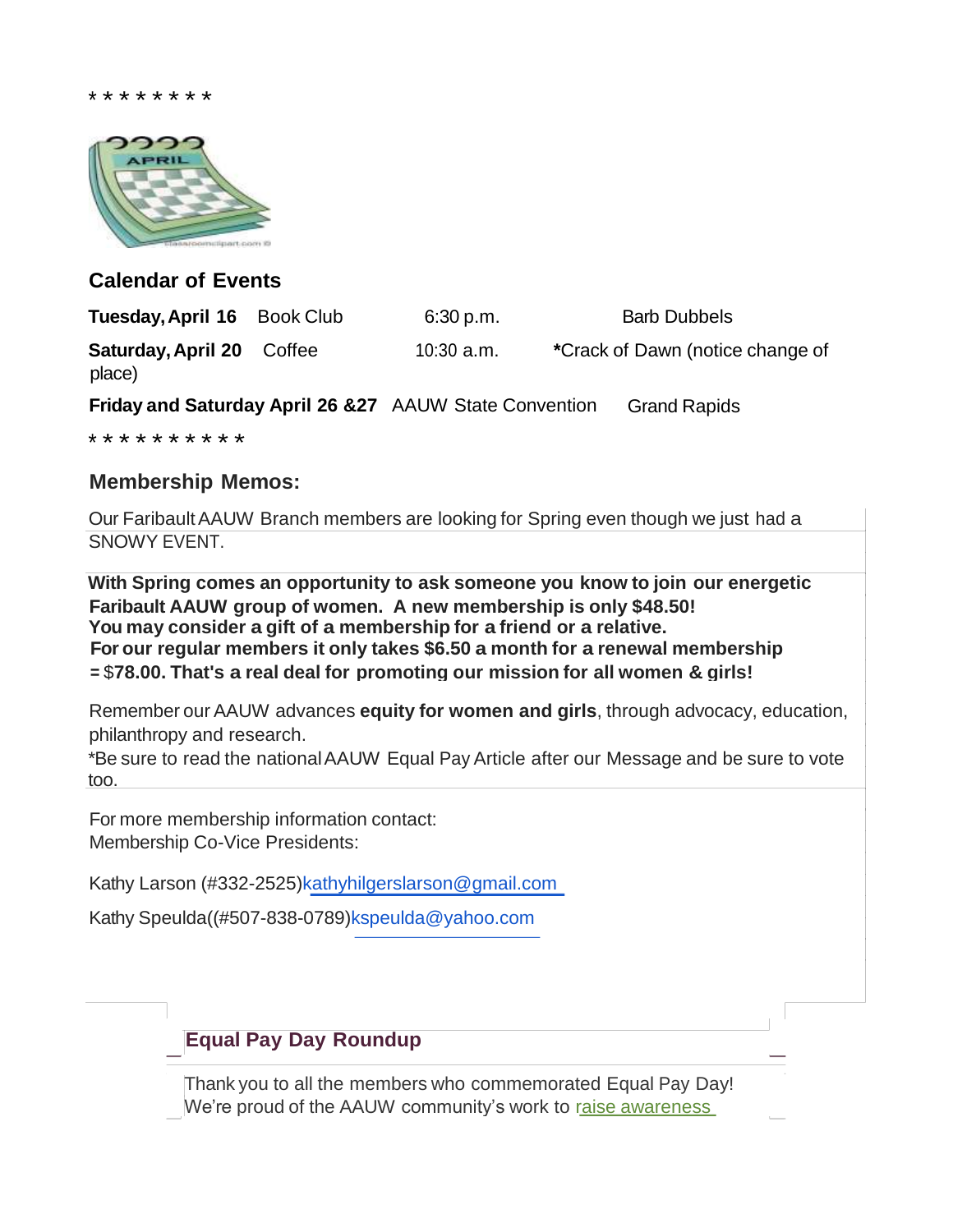about and organize action around the gender pay gap. Read AAUW CEO Kim Churches' op-ed in NBC News and check out some of the great press coverage AAUW's economic security work received from media outlets like the New York Times, ABC News, Time, and U.S. News and World Report. We love this visibility for AAUW!

#### April 2019

Dear Leaders,

As a member of AAUW, you have a voice in shaping our future. That's why it is so important for you to participate in the 2019 AAUW National Election. We're asking each one of you to select members of our na. tional board of directors and vote on amendments to our public policy priorities. This year's election feels particularly crucial because it dep termines who will work alongside our CEO Kim Churches to reach our bold strategic goal of achieving equity for women and girls. Also, our 2019–21 public policy priorities will provide the framework for the im2 portant advocacy work we do at the state, local and national levels.

Voting is now open. It's your AAUW, and your voice counts.



endra L D

Kendra L. Davis, Senior Vice President of Advancement and **Partnerships** 



Claudia Richards, Acting Director, Member Experience

# **Treasurer's Report**

`\* \*\*\*\*\*\*\* \*

March's bank accounts show the following: savings \$8111.89 and checking \$204.16. Thanks to all who attended (and paid promptly!) the Tri-Branch lunch on Saturday. A special thanks to our local actress/storyteller Isabell O'Connor, who provided us with memorable entertaint ment.

Julie Olson, Treasurer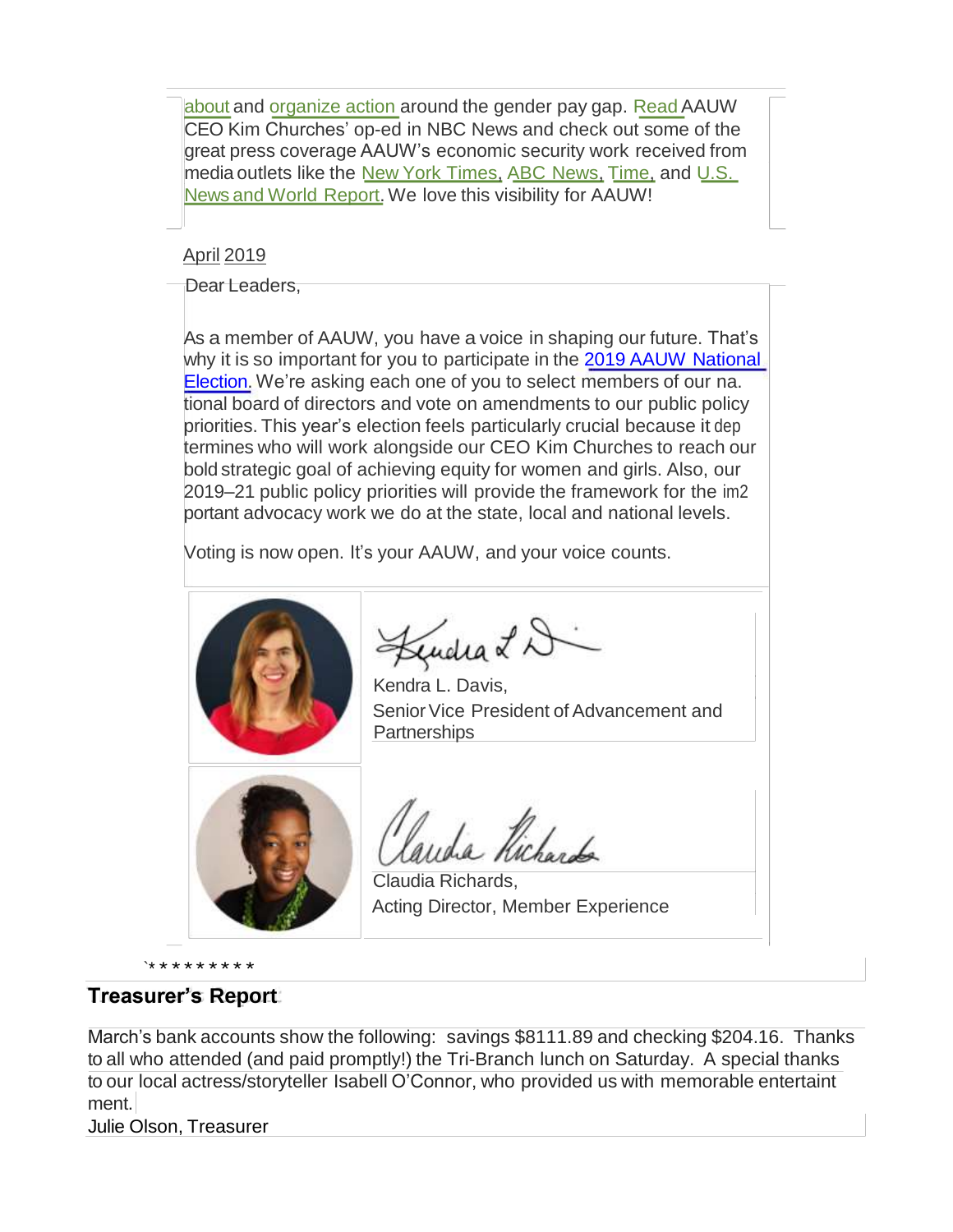

#### **BOOK CLUB NEWS**

The AAUW. Book Club discussed 2 books in March. The picture book, "I Want My Hat Back" was recommended to lighten our spirits following an extra long, cold and snowy winter. Most of us did not find it particularly amusing and even felt it should be read to children by an adult since a couple of animal characters were a bit dishonest!

Most of us really enjoyed the memoir, "Lab Girl", by scientist and researcher Hope Jahren. We were amazed by her drive, many many all-nighters in the lab, the necessity of scrounging for lab equipment and funding and her all-to-often biased treatment. Some questioned the intensity of the strictly platonic relationship between Hope and her lab partner/manager, Bill.

April is Poetry Month and we will meet at Barb's house on April 16 at 6:30. Bring a favorite poem or two to share!

All members are welcome to join us!

Gloria Olson

\* \*\*\*\*\*\*\*\*\*



Happy Easter to my AAUW Sisters! I realize that next weekend is going to be extra busy for some of us but if you can find a chance join us for coffee and treats next Saturday, April 20th at 10:30 at Crack of Dawn (not the Bluebird Cakery) we can celebrate the end of winter (I hope).

Sue Olson \* \*\*\*\*\*\*\*\*\*

# **FARIBAULT AAUW BRANCH MEETING MINUTES**

**6:30 p.m., March 25, 2019 Rice County Historical Society Museum**

Pauline Schreiber called the meeting to order. She welcomed members and visitors, including Thalia Duffield of Northfield and Susan Erickson, representav tive of the area pollinator friends group.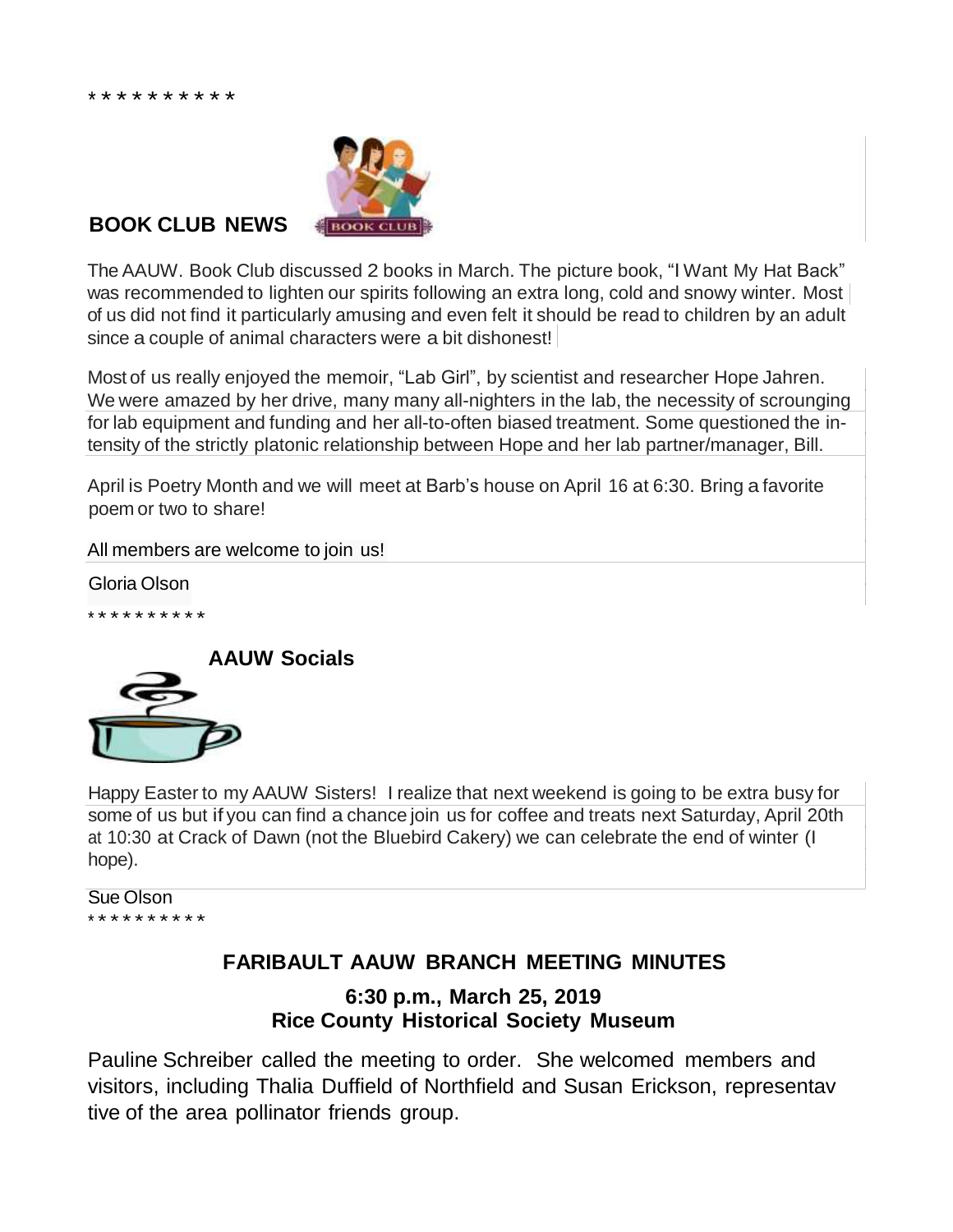Secretary's and treasurer's reports were printed in the most recent newsletS ter. Emily Nesvold moved the secretary's report be approved as printed, with Kathy Larson seconding the motion. Pat Rice made a motion to approve treasP urer's report as printed; Liz Hartman seconded the motion. Motions carried. JuJ lie Olson, our treasurer, assisted in the recent audit of state AAUW books.

Pauline Schreiber shared the proposed slate of officers for our branch, recently approved at our local board meeting. Pauline Schreiber, president; Rene' PerS rance, secretary, Sue Wilcutt, Public Policy. Other officers will continue in their current roles, except that a committee will determine programs, including input from the whole branch. Brainstorming for programs will occur at our first branch meeting in the fall. The slate of officers will be voted on at our May branch meeting.

The State AAUW Convention is on April 26th and 27th, in Park Rapids. The folT lowing will represent our branch as delegates: Colleen Rolling, Mary Lillquist, Rene' Perrance, Pauline Schreiber. Karen Rasmussen might attend and will be an alternate delegate if able to attend. Emily Nesvold moved that the above ata tendees serve as our delegates. May Bottke seconded the motion. Motion carM ried. All members are welcome to attend and may register online.

We host the Tri-Branch Luncheon on Saturday, April 6th, at 11;30 a.m., BuckB ham West. A sign-up sheet will be routed tonight. Please sign up tonight. Payu ment may be made tonight or at the door. Isabell Monk O'Connor is our feas tured speaker, with storytelling as her topic. Isabelle is currently in a play at the Kennedy Center in Washington, D.C. She has received great reviews. We gave Isabell a round of applause. All members are encouraged to attend and to bring guests. Cost is \$20 / person.

Kathy Larson thanked Kathryn Speulda for the great job she has done in organf izing the Women in History articles that have been written by some of our memi bers for print in the Faribault Daily News. Thanks also to our writers!

The Book Sale is scheduled for May 15 - 22, at the Faribault West Mall. Exact location within the mall is still to be determined. Kathy Larson encouraged us to distribute book sale flyers which will be handed out at the Tri-Branch LunchB eon. Books may be dropped off at the mall beginning May 5th. Please sign up for work shifts, which will be 3 ½ hours long. We will need to see the bags to be donated by Cyndy Harrison to see if there is a way to put our name on them for advertising purposes. Members are needed to sort books during the week prior to the sale. Pat Rice has heard from several non-members who are willing to assist us in sorting. There are other events taking place the weekend of our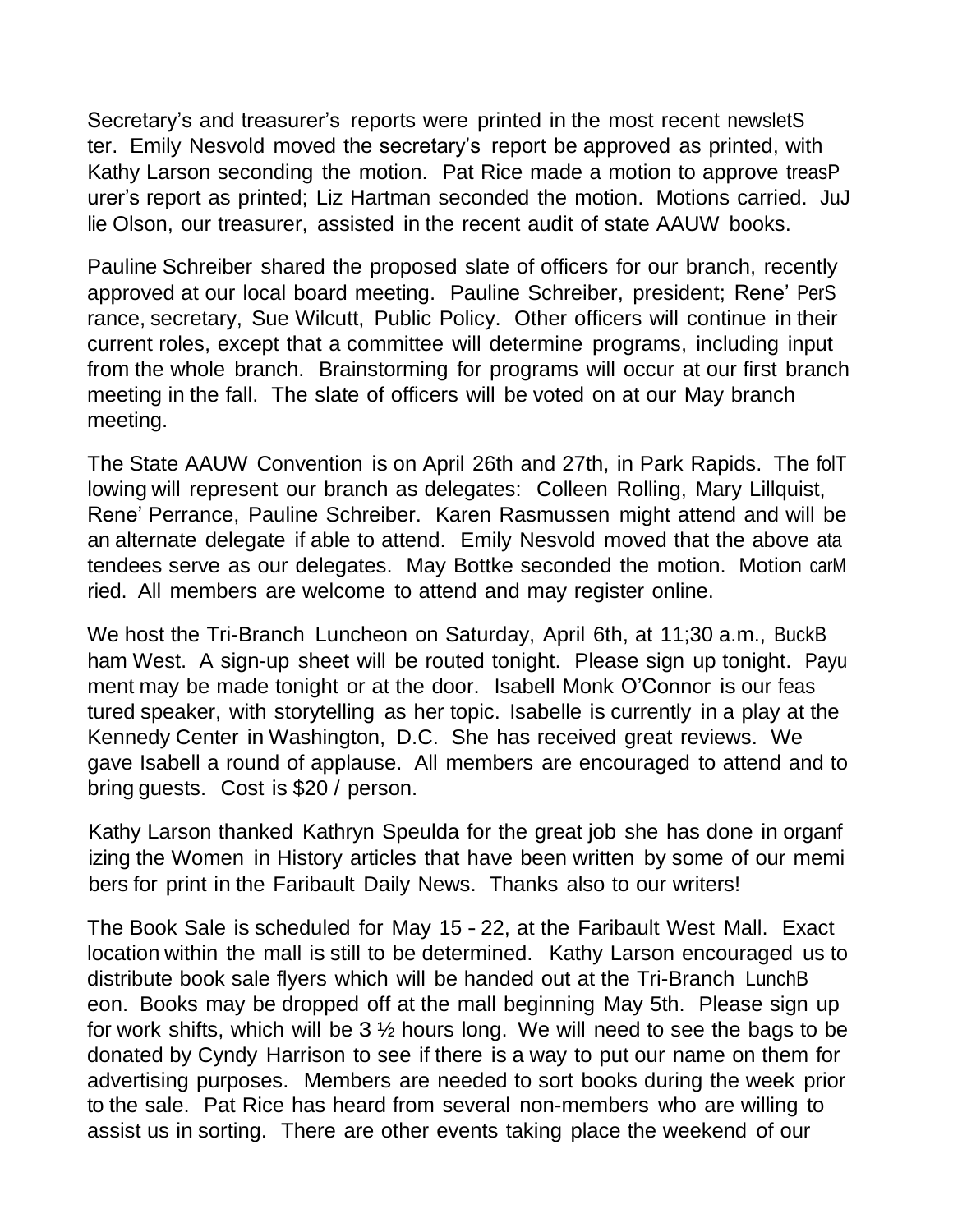sale, including GROWS plant sale. We can encourage attendees to go to both places.

Our annual potluck picnic will be at Cyndy Harrison's home, on May 20th. We will elect officers.

Karen Rasmussen gave an update on scholarships. Flyers will be available for distribution. Karen also provided us with hand-outs with scholarship criteria so that we may give them to potential applicants. The \$1,000 scholarship criteria is as follows: The recipient must be enrolled in or accepted to a program at a fouryear college or university and have completed a minimum of one year. The proT gram may be at the undergraduate or graduate level. The deadline for applical tions is May 1, 2019. Application is to be made online. We also have a named scholarship to South Central College. Recipients must have proof of paying fees and tuition. Scholarships are payable to both the recipient and college, by means of a bank order.

Emily Nesvold shared that we have received appreciation from Breanna Wheeler of River Bend Nature Center and from the STEAM Event of Inver Hills Community College for our contributions to scholarships for girls. Emily asked that our board members include these two programs when developing our budget for the coming years.

Gloria Olson shared that the Ivan Whillock carving of Liz Strohfus was not damG aged in the tornado that hit the Liz Strohfus Memorial Airport.

Kathy Larson thanked Liz Hartman for seeing that a picture and write-up of our 94th birthday celebration was printed in the Faribault Daily News. Kathy also shared that Karen Rasmussen has recently been featured in articles about her involvement with the American Legion Auxiliary.

Pat Rice shared that the hospital auxiliary is holding its gently used jewelry sale on April 1st and 2nd, at the American Legion. Some of the profits are used to help needy medical students.

Pauline Schreiber asked if we like our current meeting space in the Rice County Historical Society, and if we would like to donate \$25 to the museum for each time we use it. Emily Nesvold so moved; motion seconded by Liz Hartman. Motion carried.

The meeting was adjourned.

Submitted by: Gloria Carter, secretary